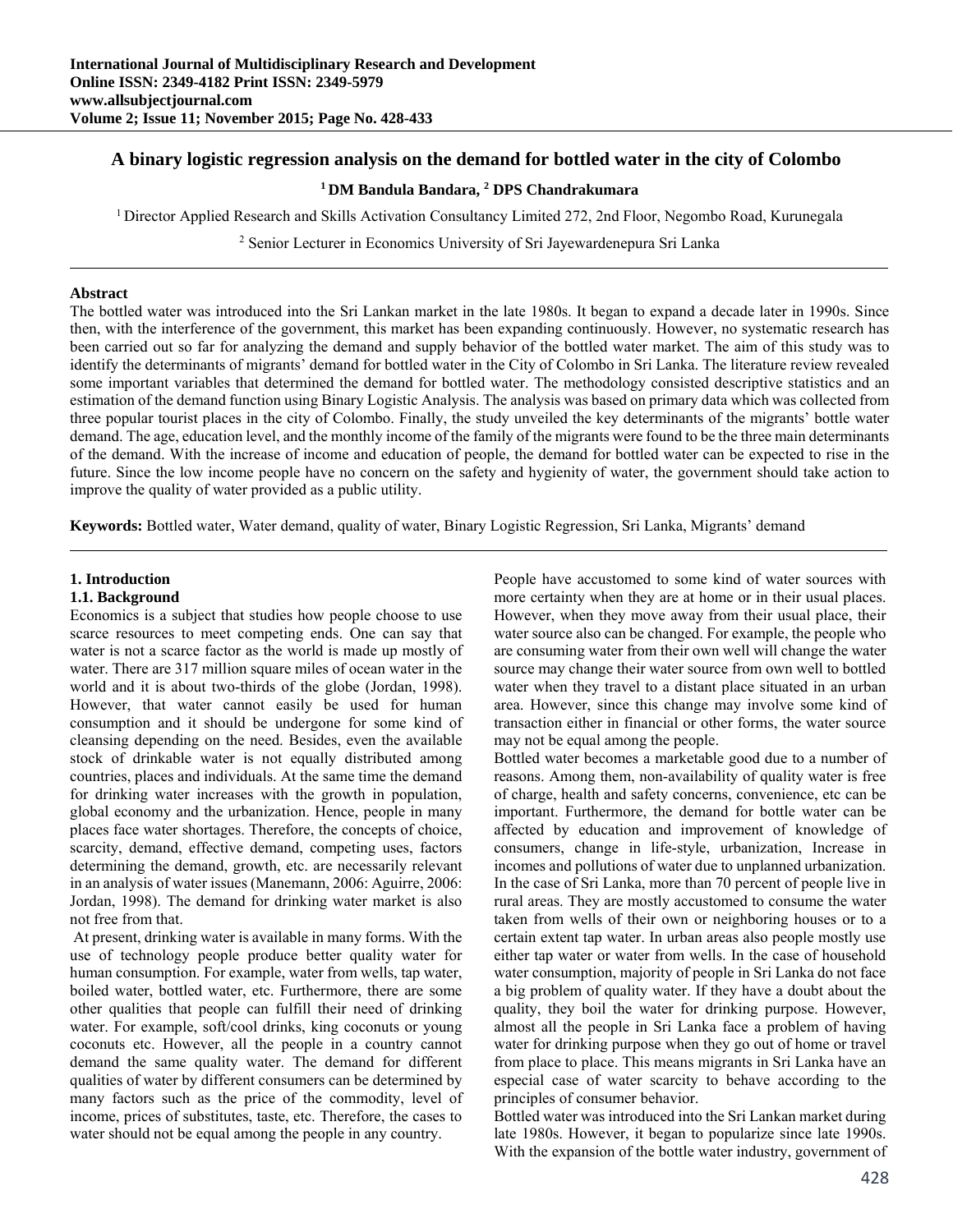Sri Lanka also started interfering in the market. Having identified the growing market, Industrial Development Board (IDB) of Sri Lanka conducted some workshops to educate investors properly for bottled water related matters and to encourage the entrepreneurs. Sri Lanka Standard Institute introduced specifications for bottled water with SLS mark. Ministry of Health made arrangements to take the bottled water industry under the regulatory system of the Ministry in 2005. It was made mandatory that every manufacturer has to register their factories under the Ministry of Health. Hence, the present market for bottled water is the result of series of actions of the entrepreneurs, government and the consumers. On the part of the migrants, everyone will not demand water from the same source of water. Their demand can be dependent on various factors. Therefore, this study focuses on the demand for bottled water by the local migrants in the city of Colombo in Sri Lanka. Furthermore, the study will give a special reference to bottled water since it is a recently introduced product to the Sri Lankan market.

## **2. Literature Review**

The literature on the demand for bottled water is not rich and especially there is a lack of investigations in developing countries. Most of the available studies within the economics discipline have attempted to analyze the demand and supply sides of the bottled water market. In addition, there are studies that show the failures of the bottled water market as a healthy product to the consumers since some producers have not have a concern about the quality of water that they are supplying against what the consumers are expecting from the bottled water. However, this study focuses only on the studies which have analyzed the demand for bottled water regardless of the quality of water or quality differences between different brands. Fortue (2013) examined how the awareness of people on health effects of consuming unhygienic water affects the demand for improved water in Cameroon. The bottled water in the current study is also considered as a kind of improved water even if it may not be realistic. Fortue considered drinking water and water used for other domestic needs for his study. The results suggest that awareness of households on the health effects positively affects the choice of an improved water source. Furthermore, reflecting the effect of economic status, he found that the households owning a TV had higher tendency to use improved water. Therefore, it is rational to choose the 'income level' or proxy variable as a variable that determines the demand for bottled water in the current study too.

Bibi *et al* (2014) estimated the demand for bottled water within the university campus Peshawar in Pakistan. The study found own-price of bottled water, household income, price of substitutes, awareness of people, taste and preferences as the crucial determinants of bottled water. They revealed that the price elasticity of water was less than one (-0.21) while the income elastic was positive and greater than zero and less than one suggesting that the bottled water was a normal good. Furthermore, they suggest that the bottled water users as healthrelated risk averse and recommends for actions that makes more access to bottled drinking water assuming that the bottled water was good in hygienity.

Linden (2013) also examined how bottled water consumption based on an online survey in among students of a Dutch public university. This study also gives an idea about the determinants of consumer demand for bottled water consumption. Findings

revealed that beliefs on health, taste, water quality, lifestyle, the environment and perceived alternatives had correlations with the bottled water consumption.

Ferrier (2001) provided an overview of the bottled water market and mentioned that the bottled water market was the most dynamic market among all the food and beverage industry. She identified three types of bottled water as natural mineral water, spring water and purified water though there are alternative definitions of categories. According to this author, consumers think that bottled water is safer and good in quality and those who care about the health and well-being have a propensity to buy bottled water to feel well.

Foote (2011) reveals important findings about the reasons for bottled water consumption through his research conducted in the USA. This study examined individual perspectives on bottled and tap water in order to understand how preferences for bottled water emerge within immediate, everyday contexts. The author found that a larger proportion of residents of the lower-income neighborhood were more likely to drink bottled water more frequently, suggesting that the demand for bottled water is relatively inelastic. Meanwhile, residents of the higherincome neighborhood appear to have more trust in their tap water. This contradicts assumed positive links between income and bottled water consumption, and suggests problems related to the age and quality of tap water infrastructure in each of the neighborhoods. An especially interesting finding was in terms of race, where non-white races presented a much higher preference for bottled water over tap water. Foote (2011) further reveals that Health, safety and taste were all properties considered regularly amongst bottled water consumers, but secondary to the convenience that bottled water provides.

Iran is one of the countries where the water scarcity is high. Nezhad *et al* (2013) estimated the domestic water demand function in Ahvaz, Iran. The study revealed that the demand for domestic water function had been price and income inelastic. Therefore, in such a market where the income and price elasticity is very low, a huge demand changes cannot be arisen unless there is a huge change in other factors of the demand function.

Theoretically, in the demand theory, prices of alternative goods or the existence of substitutes are also taken as one of the determinants for the demand for a good. There are empirical attempts that tested this hypothesis in the case of water market also. Lanz & Provins (2014), while estimating the demand for tap water quality by surveying more than 4500 households in England and Wales, reveals that bottled water is one of the substitutes for the aesthetic quality of tap water and the other substitutes included in the study were water filter devices, adding squash or cordial before taking water for drinking purpose.

Yao (2011) studied the factors influencing bottled water drinking behavior with special respect to the people's beliefs on bottled water and tap water. The study considered impersonal information, interpersonal information, educational background and physical location of residents as independent variables while the dependent variable was the behavior of respondents on drinking bottled water. The analysis revealed that interpersonal information and education were the crucial factors of with the bottled water consumption whereas the impersonal source of information which included newspapers, TV, etc. and physical education had a weak influence. This study highlights the significance the source of interpersonal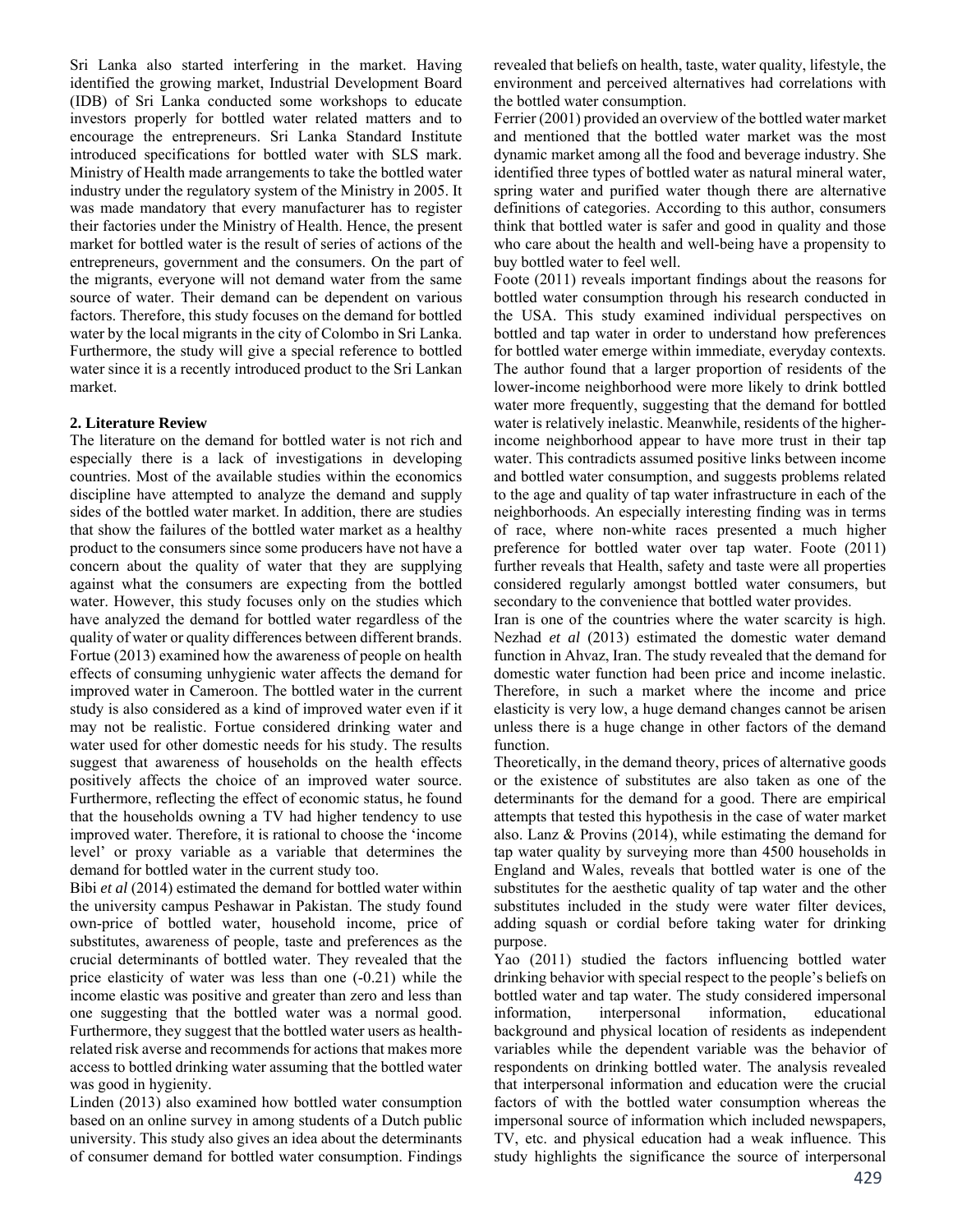information and the education of water users in determining their behavior.

Ahmad *et al* (2010) examining the factors determining the public demand for safe drinking water with respect to the Peshawar district in Pakistan. Even if the study did not consider the bottled water, the variables included in the analysis and the conclusion attained is fairly constructive to decide the direction of the current research. The dependant variable of the study was household willingness for continuous and portable water supplies while the independent variables were household characteristics such as the highest education level of the household, income or wealth level and the variables represented for demographic and media exposure of the respondents. The study revealed that the awareness did the major role as the key determinant for the demand for safe drinking water.

The review of literature proves that the investigations into the bottled water market do not have a long history. In the Sri Lankan context, people do not generally consume bottled water at their home and sources of drinking water they domestically use are entirely different. The demand for bottled water arises mainly from the migrants from place to place or away from their homes. Investigations of local migrants' demand for bottles water are still scarcer especially in developing countries. However, the determinants that influence the migrants' demand for drinking water can be hypothesized to be originated from the key psychological factors of hardness, aesthetic quality and safety as identified in some studies of the reviewed literature. This is the place of the current research in the historical path of investigations of the demand for bottled water.

## **1.2. The Research Problem**

Household level consumers can choose to drill their own wells, or purchase water from the local public sector water sources. Hence, the demand for bottled water for household consumption does not have a very wide private market. However, the demand for water is high especially from migrants and travelers when they travel in urban areas. Due to water pollution and population-pressure caused by urbanization, water cannot be consumed in its unrefined or raw form. Thus, water, after refining, becomes scarcer commodity with a substantial value added. In the private market, bottled water is available in different qualities in different brands. At the same time, water can be obtained from the public utility without any payment. Cool or soft drinks are other alternatives for drinking water sources. As such, it seems that in order to obtain a better quality, a consumer demands bottled water when people move away from their home as travelers will reveal the factors that affect the demand for bottled water. Therefore, the problem considered in the study is the question that by which factors is the local migrants' demand for bottled water is determined.

# **1.3. Significance of the Study**

The problem that how the demand of local tourists for bottled water, and the economic factors determining it, is important to be solved due to three main reasons:

**First:** there is no any systematic study has been done in the field of demand for bottled water in Sri Lanka even if there is a market gradually developing for this special product based-on natural water resource. Hence, the solving of this problem by

this study is useful for all who are engaged in the bottled water market.

**Second:** understanding about the demand for water quality or the willingness to pay for water of local tourist will be useful for government policy makers to take decisions with regard to the efficient utilization of the water supply system as a public utility.

**Third:** in addition to the government, conclusions of the study are useful for the bottle water suppliers to take marketing decisions.

**Finally:** the study will be important for the academics involved in analyzing cause-effect relationships in the bottled water market.

## **1.4. The Aim**

Drinking water is a valuable economic good for tourists. But, water is not a homogeneous product especially in the modern market. Bottled water can be obtained in various qualities and brands from the private goods market. At the same time drinking water is freely provided for travelers as a government service for public. Furthermore, they have substitutes for drinking water. However, in one hand, all are not having equal accesses for drinking water, especially for bottled water. On the other hand, even though they have equal accesses, their demand for water can vary between individuals due to many reasons. Therefore, the aim of this study is to identify the factors affecting the demand for bottled water.

## **1.6. Limitations**

The study was affected with some constraints. In identifying the factors of demand for bottled water is a thing which should be examined with the effect of the time factor. However, being a study based on primary data based on cross-sectional data, it was not possible to examine the time effect.

Identification of factors effecting to demand for bottled water can be better achieved from a triangulation process of a quantitative and qualitative data. However, due to the time constraint, it was not possible to execute a qualitative kind of study. The study was confined to a quantitative study.

The success of field surveys is thoroughly determined on the success of collecting data. Being a study based on primary data, it had to collect data from a sample of population. However, some of the houses which were included in the sample were either not answered or well answered.

## **2. Methodology**

#### **2.1. Analytical method**

The demand theory and its theoretical variables cannot be empirically applied in analyzing bottled water demand empirically existent in Sri Lanka. It constrained by limitations associated with data collection, construction of variables, other calculations and costs and time to be spent for the study. However, the methodology was focused to make an approximate bridge between the theory and the empirical strategy.

The study mainly used the Binary Logistic Analysis for estimating the demand function. However, before estimating the model an in depth examination on the behavior of variables were made using descriptive statistics such as 'statistical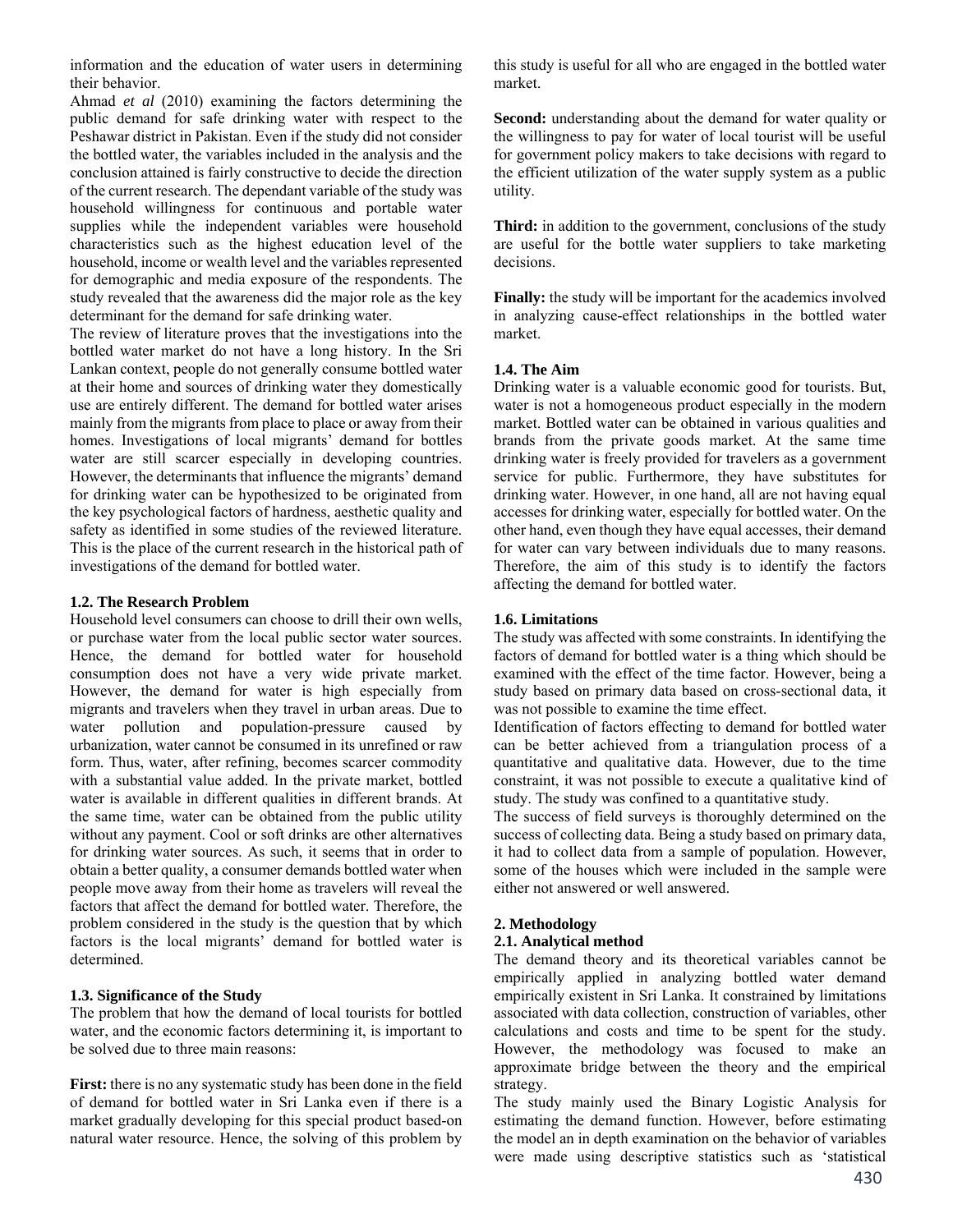tables', 'bar charts', 'pie charts', 'scatter plots', 'graphs', 'correlation tests', 'measures of central tendencies', measures of dispersion, correlation tests, etc. This analysis descriptively identified the existent patterns and the relationship between variables though that section of analysis is not presented in the paper.

Model estimation identifies both significant and insignificant determinants of demand for bottled drinking water. The following are the variables which were taken into consideration at the initial stage of the analysis.

The demand for bottled water (the dependent variable of the function): This means whether the migrants purchased the bottled water or not. This is also a categorical variable that indicates binary response, 'Yes=1' and 'No =  $0$ '.

Rural or Urban (categorical variable): This variable indicates whether the respondents are mainly from rural sector or urban sector.

Distance travelled (continuous variable): Having known the original place that the respondents travelled, the distance from the original place to the place where the interview was taken place in Colombo was calculated using a distance schedule.

Age of respondent (categorical variable): Age has been divided into two levels such as 1. Below 30, 2. 31-40, 3. 41-50 and Over 50 years of age.

Gender (categorical variable): Gender was taken as 1. Male and 0. Female.

Education level (categorical variable): This has been divided into three levels such as 1. O/L or below, 2. A/L and 3. Above A/Level.

Income (Categorical Variable): Monthly family income of the respondents was considered.

Place of interview (categorical variable): Three popular tourist places in the city of Colombo were selected for interviewing the respondents. The places were; (1) Kelaniya Temple premises, (2) Viharamahadevi Park (3) Galle Face Court

- 1. Kelaniya Temple: Kelaniya temple is a famous place of the Buddhists in Sri Lanka. People come to this place for religious purpose from different areas of the country.
- 2. Viharamahadevi Park: This is also a popular place as a National park in Colombo. The local tourists from different places come and spend their leisure at this place.
- 3. Galle Face Court: Galle Face Court was selected for the study as it was a popular place of people to spend leisure with children. In addition, it is a popular place of lovers and the people who visit Colombo from distant areas.

Binary logistic regression technique was employed for the model estimation since it is a kind of regression where the dependent variable is a dummy: coded 0 (did not purchased bottled water) or 1(did purchased bottled water).

The "logit" model was estimated to get the following:  $\ln[p/(1-p)] = \alpha + \beta X + e$ 

- p is the probability that the event Y occurs,  $p(Y=1)$
- $\bullet$  p/(1-p) is the "odds ratio"
- ln[p/(1-p)] is the log odds ratio, or "logit"

More

The logistic distribution constrains the estimated probabilities to lie between 0 and 1.

The estimated probability is:

 $p = 1/[1 + \exp(-\alpha - \beta X)]$ 

if you let  $\alpha + \beta X = 0$ , then p = .50

- as  $\alpha + \beta X$  gets really big, p approaches 1
- as  $\alpha + \beta X$  gets really small, p approaches 0

# **2.2. Data collection method**

Both primary and secondary data were used in the study. Primary data were collected through a sample survey conducted in three selected areas of the city of Colombo. In addition, data was obtained from institutional sources and the studies done by individual level researchers. For the primary data collection, a well-developed semi-structured questionnaire was administered. Nine invigilators, three for each tourist place, were employed for the collection of data. The survey was conducted on Saturday since free travelers can be mostly expected to come to these places only on holydays.

**Sampling Method:** First, Colombo was selected for the study as it was the most appropriate city for representing the widest range of categories of people who traveled from different areas of the country. Second, from the Colombo city three main places representing different characteristics were selected for the purpose of selecting sampling units. The places, as mentioned earlier also, were (1) Kelaniya Temple premises, (2). Viharamahadevi Park, and (3). Galle Face. Finally, informants were randomly selected from each place. The random selections of informants were made based on the following method:

Gall Face Court: Starting from 10.AM on 19<sup>th</sup> Saturday, January, 2013, three trained invigilators were placed at the left sea-side corner of Gall Face garden. Each investigator approximately selected the first traveler or group of travelers passing that corner at the starting time, 10 AM. Since then, the first traveler or group of travelers, who were passing that corner soon after completing every questionnaire, was selected as the subsequent respondent. However, if the due respondent was not conducive to answer the questionnaire, the next person or the leader of the group of travelers were selected. As such, the sampling method employed in this study was very similar to the systematic random sampling method (Davis and Cosenza, 1985). The minimum target of the number of questionnaires from this area was assigned as 40 for the whole day. However, the investigators had successfully completed 53 questionnaires.

**Viharamahadevi Park:** Similar to the procedure used at Gall Face Court, three investigators collected data through the questionnaire starting from 10.00 AM at the same day. The respondents were randomly selected based on systematic sampling method. The minimum target of questionnaires from this area was assigned as 40 for the whole day. However, the investigators had successfully completed 56 questionnaires.

**Kelaniya Temple:** Similar to that of Gall Face and Viharamahadevi Park, three investigators collected data through the questionnaire instrument starting from 10.00 AM at the same day. They also randomly selected the respondents based on systematic sampling method. The minimum target of questionnaires from this area was 40 for the whole day. However, the investigators had successfully completed 55questionnaires.

## **3. Results and Discussion**

# **3.1. Results**

Results of the model estimation process of the study can be presented step by step in the following way: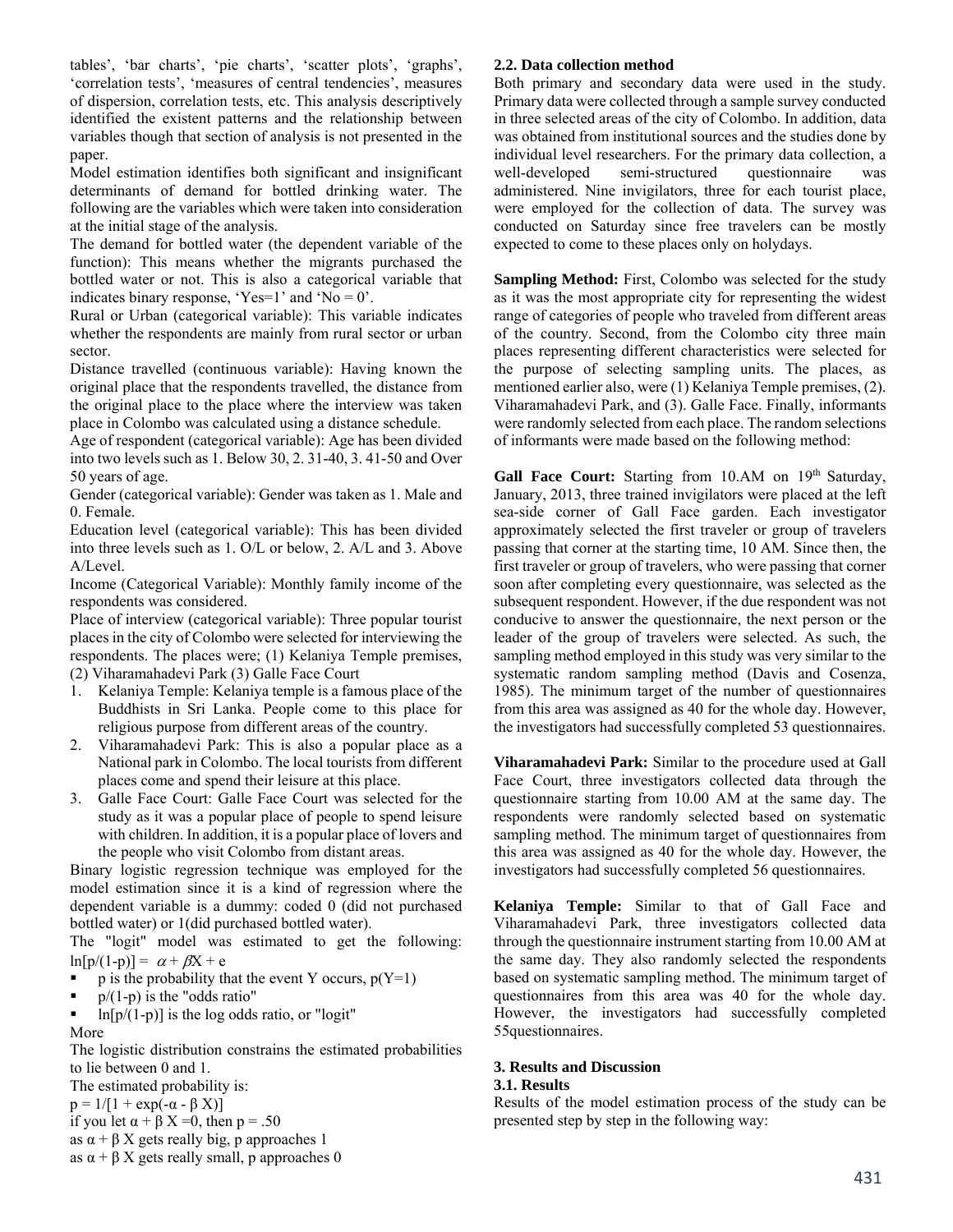#### **Step - 1: Understanding the descriptive statistics**

At the outset, it was tested to know whether there was a relationship between the dependent variable and all other considered explanatory variables. The dependent variable, 'WPWB', was tested with the following eleven explanatory variables for identifying whether there is a correlationship. It was the Spearman correlation test that was used for this purpose since there are categorical variables. The test found that only the variables, 'Distance travelled', 'Rural Urban status', 'Age of respondent', 'Education level of respondent' and 'Monthly family income of the respondent' had significant correlations with the dependent variable:

## **Step - 2: Model estimation**

Finally, the above five variables were brought forward to estimate the model. Table - 1 displays the estimated model. Only four variables are significant at 10% level in determining the demand of migrants for bottled water. Table – 1 shows the results.

| <b>Variable</b>                      | B         | Wald   | df             | Sig. | Exp(b)  |
|--------------------------------------|-----------|--------|----------------|------|---------|
| Age                                  |           |        |                |      |         |
| Below 20                             |           | .856   | 1              | .355 | 2.188   |
| $21 - 30$                            | 1.731     | 3.808  | 1              | .051 | 5.645   |
| $31 - 40$                            | $-.846$   | .678   | 1              | .410 | .429    |
| Above 40                             | $-20.314$ | .000   | 1              | .999 | .000    |
| Education                            |           |        |                |      |         |
| Ordinary Level and<br>Below          |           | .860   | $\overline{c}$ | .288 |         |
| <b>Advanced Level</b>                | 1.356     | 2.778  | 1              | .096 | 3.881   |
| Above Advanced<br>Level              | 4.999     | 20.411 | 1              | .000 | 148.272 |
| Monthly family                       |           |        |                |      |         |
| income                               |           |        |                |      |         |
| 30,000 and below                     |           | .001   | 1              | .977 | 1.036   |
| 30,001-50,000                        | 2.665     | 4.695  | 1              | .030 | 14.362  |
| Above 50,000                         | 3.171     | 5.084  | 1              | .024 | 23.826  |
| Constant<br>$\sim$<br>$\lambda = -1$ | $-3.615$  | 7.080  | 1              | .008 | .027    |

**Table 1:** Variables in the Equation

**Source:** Author

It shows that 'Age', 'Education Level' and 'Monthly Family Income' have been the significant determinants of bottled water demand of local tourists who are visiting places in the city of Colombo. Specifically, it shows that the visitors at the age of 21 – 30 (age level (2), who are young shows a special positive relationship with the demand for bottled water. Furthermore, with the increase of the age beyond that level shows a negative relationship, which means that the more is the age, the less likely they will purchase bottled water.

It also shows that education level (2) and (3), which represents people who are educated up to 'Advanced Level' and 'Above Advanced Level' are more likely to purchase bottled water while the people educated only up to Ordinary Level are not significant in purchasing water bottles at their local tourism. This means that the demand for bottled water has a positive relationship with the level of education of local tourists.

Most of variables which were thought to be important were rejected by the study. Among these variables, gender, the prices of substitutes, rural-urban, distance travelled and the place visited by the respondent were either removed due to multi-co linearity problem or rejected due to non-existence of a significant correlation or effect on the dependent variable.

#### **4. Summary and Conclusions**

# **4.1. Summary**

The study intended to identify the main determinants of migrants' demand for bottled water based on migrants' demand behavior in Colombo. The literature review pointed out some important variables that determined the demand for bottled water from a number of previous studies. The methodology was consisted of theoretical framework and the empirical strategy which included analytical methods and data collection methods. The study mainly based on primary data which was collected from three popular tourist places, Kelaniya Temple, Viharamahadevi Park and Gall Face Court in the city of Colombo. The sample size of 164 migrants was randomly selected from each tourist area. Both analysis of descriptive statistics and model estimation were used as the analytical methods of the study.

Results of the descriptive analysis were important only for the identification of some main features of the demand behavior of migrants. Dependent variable of the model to be developed was dichotomous and therefore binary logistic regression analysis was used. Out of the all explanatory variables selected for the analysis, only three variables, age, level of education and monthly income, turned out to be significant.

## **4.2. Conclusions**

Results of the study help draw the following conclusions with regard to the migrants' demand for bottled water in the city of Colombo:

- The age group ranging from 21 to 30 is the significant age range that makes a positive influence on the demand for bottled water. This means that they are the most responsible and opinion leader group in purchasing bottled water for his/her own safety or the safety of those who are travelling with them.
- More educated people have a positive influence on the demand for bottled water. This shows the significance of education for the hygienity.
- Monthly family income of migrants also makes a positive influence on the demand for bottled water. This means that in order to protect the low income people from the low quality water, the government should take alternative actions such as improving the quality of tap water which is provided as a public good.
- The popular bottle size of bottled water buyers is 500 ml.
- The variables such as gender, prices of substitutes, ruralurban, distance travelled and the place visited by the respondent do not have significant associations with the demand for bottled water.

#### **5. Reference**

1. Ahmad I, Haq MU, Sattar A. Factors Determining Public Demand for Safe Drinking Water (A Case Study of District Peshawar). *PIDE Working Papers 2010: 58.* Pakistan Institute of Development, Islamabad, 2010. Retrievable from

http://www.pide.org.pk/pdf/working%20paper /workingpaper-58.pdf.